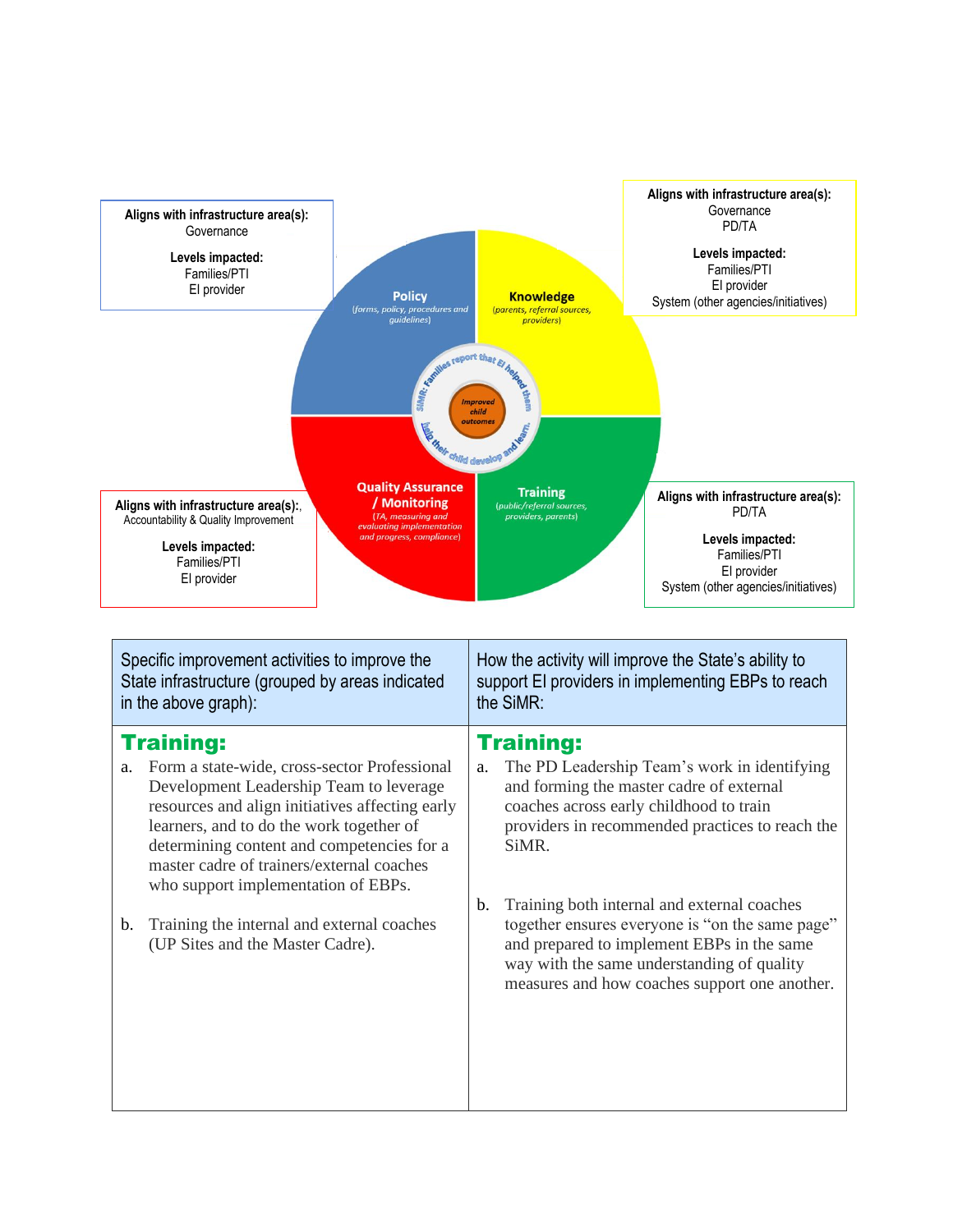| c.                             | Identify "core competencies" of Part C<br>providers and train all Part C providers in<br>core competencies (initial certification/re-<br>certification).                                                                           | c.             | Identified core competencies include those<br>attitudes, beliefs, and skills needed to<br>implement evidence-based practices to reach the<br>SiMR. Training for all EI providers in core<br>competencies would support them in changing<br>practice to implement the IDEA and meet<br>program improvement goals.   |  |  |
|--------------------------------|------------------------------------------------------------------------------------------------------------------------------------------------------------------------------------------------------------------------------------|----------------|--------------------------------------------------------------------------------------------------------------------------------------------------------------------------------------------------------------------------------------------------------------------------------------------------------------------|--|--|
|                                | d. TA on developing meaningful and useful<br>IFSPs.                                                                                                                                                                                | d.             | IFSP activities/strategies would be used by<br>family members to support their child's<br>learning. Parent/practitioner partnerships<br>support implementation of EBPs.                                                                                                                                            |  |  |
| e.                             | Operationalize training objectives into<br>measureable outcomes for changes in<br>practice.                                                                                                                                        | e.             | For the CSPD program to meet program<br>improvement goals, the team will need a way to<br>measure effectiveness of training so that<br>modifications can be made and supports<br>provided to ensure strategies are implemented<br>as planned/intended.                                                             |  |  |
| <b>Quality Assurance &amp;</b> |                                                                                                                                                                                                                                    |                | <b>Quality Assurance &amp;</b>                                                                                                                                                                                                                                                                                     |  |  |
|                                | <b>Monitoring:</b>                                                                                                                                                                                                                 |                | <b>Monitoring:</b>                                                                                                                                                                                                                                                                                                 |  |  |
| a.                             | Core SSIP Team completes the ECTA<br><b>Center Framework self-assessments</b><br>periodically throughout the SSIP process to<br>inform the changes and to self-assess<br>progress in each sector of infrastructure<br>development. | a.             | Use of the Framework and periodic self-<br>assessment will provide the lead agency<br>information about progress in the various<br>sectors in order to continue work on on-going<br>infrastructure development needed to support<br>programs/providers in implementing EBPs.                                       |  |  |
| b.                             | Work with national TA partners to create a<br>(or implement existing) coaching checklists.                                                                                                                                         | $\mathbf b$ .  | A coaching checklist would standardize<br>expectations for home visitors to ensure<br>implementation of EBPs supporting parent's<br>ability to help their child develop and learn<br>(SiMR). Use of the coaching checklist by<br>external coaches would provide a method of<br>ensuring uniform quality practices. |  |  |
| $\mathbf{c}$ .                 | Implement an existing self-assessment tool<br>to be used by EI providers/programs for self-<br>reflection on how EBPs are being<br>implemented.                                                                                    | $\mathbf{c}$ . | Practitioners take responsibility for their own<br>professional development to promote more<br>accountability and buy-in while being<br>accountable for ongoing professional<br>development relevant to supporting<br>implementation of EBPs.                                                                      |  |  |
| d.                             | Align priority areas, rankings, and visit<br>protocol for Focused Monitoring with the<br>SiMR.                                                                                                                                     | d.             | Monitoring must align with program<br>improvement goals in order to support change in<br>practice.                                                                                                                                                                                                                 |  |  |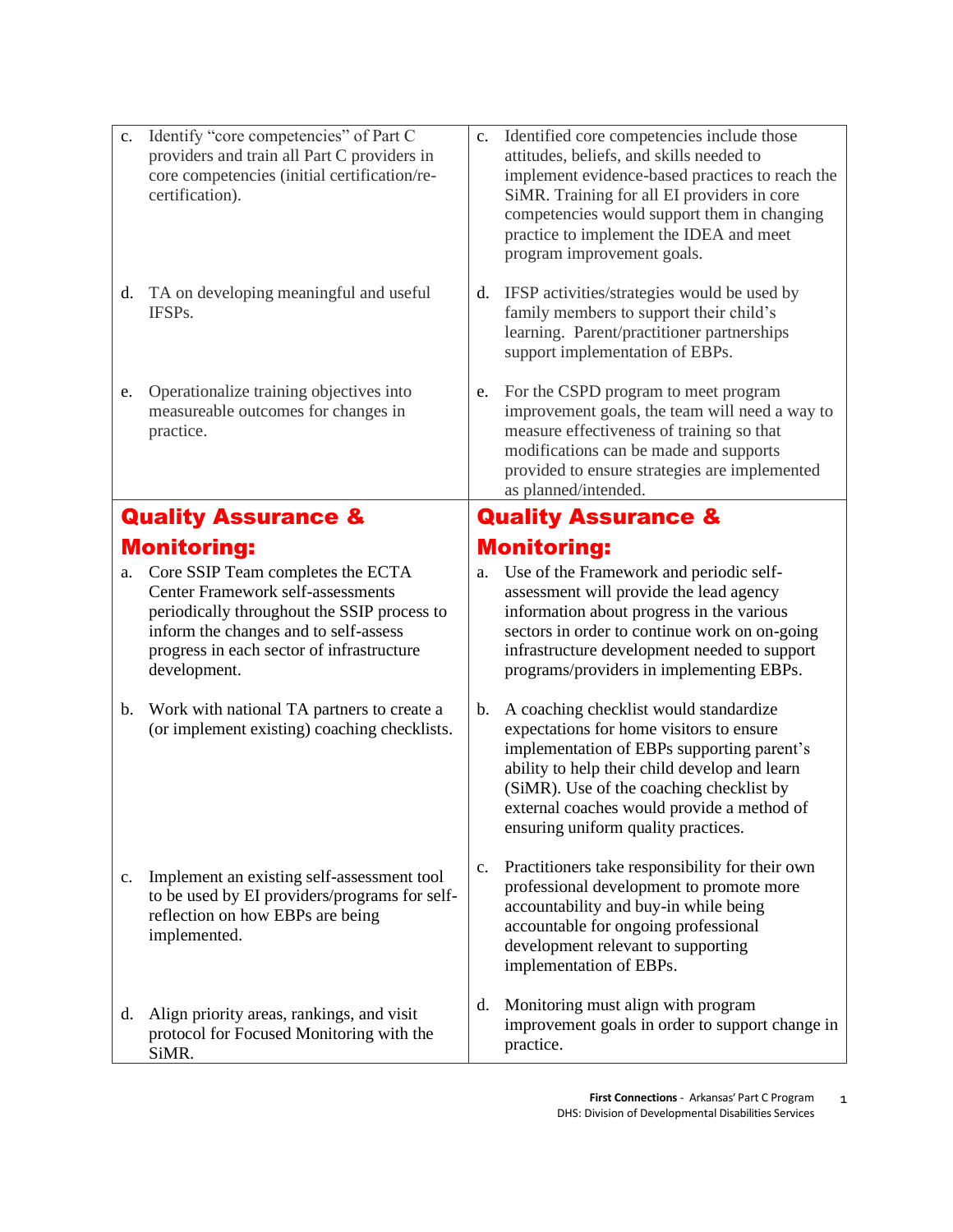| <b>Policy:</b>    |                                                                                                                                                                                                                                                                                                                                                                                              | <b>Policy:</b> |                                                                                                                                                                                                                                                                    |  |
|-------------------|----------------------------------------------------------------------------------------------------------------------------------------------------------------------------------------------------------------------------------------------------------------------------------------------------------------------------------------------------------------------------------------------|----------------|--------------------------------------------------------------------------------------------------------------------------------------------------------------------------------------------------------------------------------------------------------------------|--|
| a.                | Memorandums of Understanding between<br>First Connections and providers who agree<br>to serve as initial cohort (target sites) to<br>begin implementation of EBPs and establish<br>a Community of Practice (CoP).                                                                                                                                                                            | a.             | Each UP site demonstrates "buy-in" $- a$<br>willingness to change practice by agreeing to<br>the MOU and by signing. Collaboration will<br>support EI providers in implementing EBPs<br>with fidelity to reach the SiMR.                                           |  |
| $\mathbf b$ .     | Revise initial certification requirements and<br>re-certification requirements to include all<br>Part C providers and service coordinators to<br>complete core competencies training and<br>change annual professional development<br>requirements for all Part C providers to<br>require a specified number of hours of<br>training annually on topics related to EBPs<br>for 0-3 learners. | b.             | Training and on-going professional<br>development in core competencies and EBPs<br>would provide ongoing support to early<br>interventionists to support them in changing<br>practice to implement the IDEA and meet<br>program improvement goals (to reach SiMR). |  |
| c.                | Parent Participation Agreement Form<br>required for use at intake.                                                                                                                                                                                                                                                                                                                           | $\mathbf{c}$ . | Stronger parent/practitioner partnerships support<br>early interventionists in implementing EBPs to<br>reach the SiMR                                                                                                                                              |  |
| d.                | Develop Report Writing Guidelines (manual)<br>to set Part C requirements for 0-3 evaluation<br>reports and require that the written report<br>support the family's ability to use<br>information from report to develop age-<br>appropriate learning goals for their child.                                                                                                                  | d.             | Guidelines would support EI professionals in<br>helping families understand their child's<br>abilities and special learning needs so that<br>families will be supported in advocating for<br>their child and helping their child learn and<br>develop (SiMR).      |  |
| <b>Knowledge:</b> |                                                                                                                                                                                                                                                                                                                                                                                              |                | <b>Knowledge:</b>                                                                                                                                                                                                                                                  |  |
| a.                | Educate parents about their role as partner<br>with First Connections and the program's<br>goal of increasing their confidence and<br>competence in being able to help their child<br>develop and learn.                                                                                                                                                                                     | a.             | With parents actively involved and working<br>with early interventionists, providers are<br>supported in implementing EBPs to reach the<br>SiMR.                                                                                                                   |  |
| b.                | "Re-market" the program to educate referral<br>sources on mission and principles of early<br>intervention, parent role in early<br>intervention, and the benefits of natural<br>environment practices.                                                                                                                                                                                       | $\mathbf b$ .  | With referral sources able to accurately explain<br>the program to families, parents will enter the<br>program aware of their role. Active participation<br>of parents in early intervention supports<br>providers in implementing EBPs to reach the<br>SiMR.      |  |